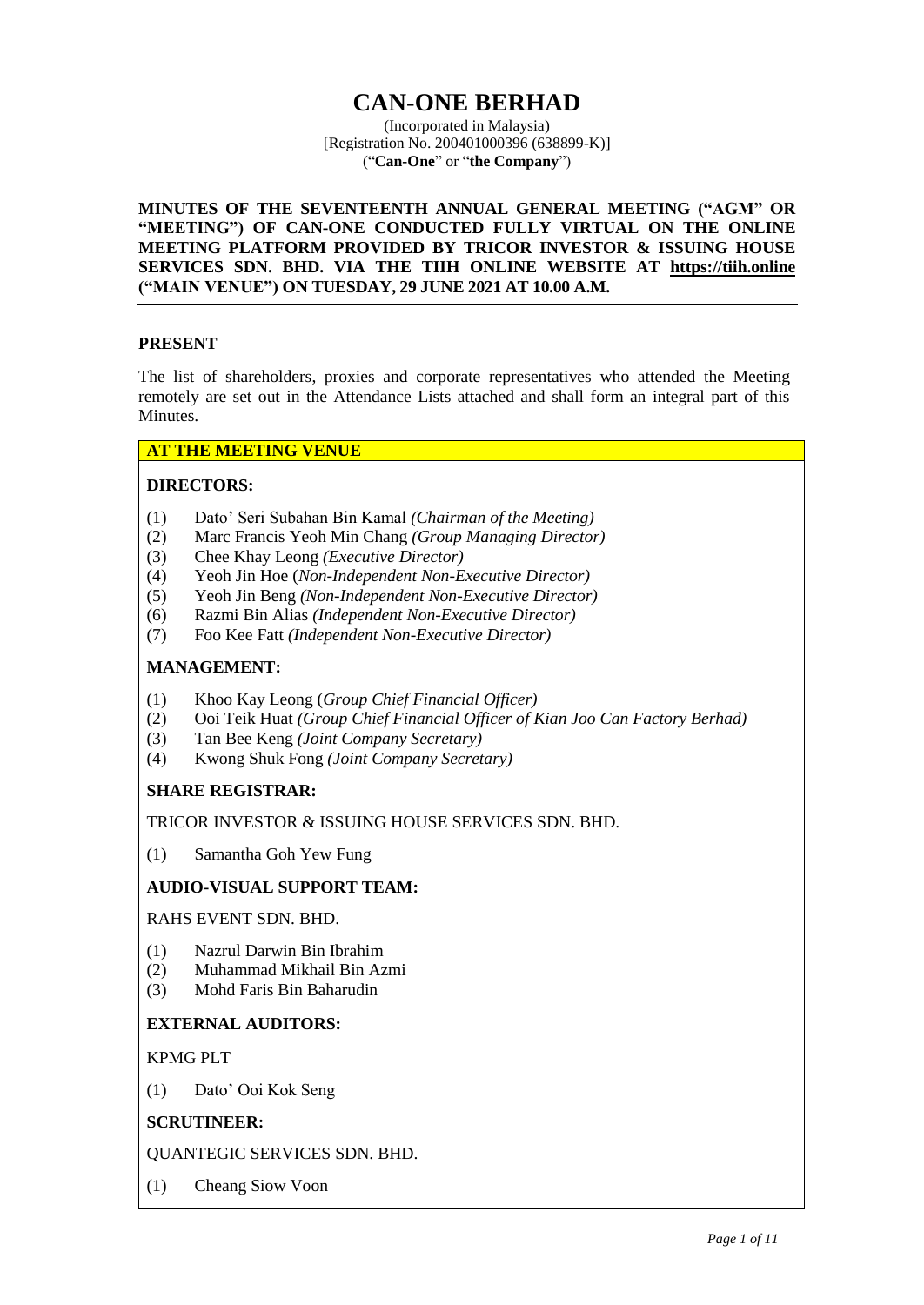# **1.0 CHAIRMAN AND WELCOME ADDRESS**

- 1.1 Dato' Seri Subahan Bin Kamal ("**Dato' Seri Subahan**"), being the Chairman of the Board of Directors ("**Board**"), presided as Chairman of the Meeting and extended a warm welcome to all members to the Meeting and said the Meeting is conducted fully virtual via live streaming and online voting using Remote Participation and Voting ("**RPV**") Facility in accordance with Section 327 of the Companies Act 2016 and Clause 53(8) of the Constitution of the Company. The conduct of the fully virtual meeting was in line with the Securities Commission Malaysia's Revised Guidance Note which states that effective 1 June 2021, listed issuers are only allowed to conduct fully virtual general meetings during the total lockdown implemented by the Government on 28 May 2021, and physical gatherings no matter how small are prohibited.
- 1.2 The Chairman informed that pursuant to the Company's Constitution, the Chairman of the Board shall preside as the Chairman of every general meeting and the Chairman shall be present at the main venue of the meeting. According to the Securities Commission Malaysia's Revised Guidance Note, an online meeting platform can be recognised as the meeting venue in Malaysia. The venue of the Seventeenth AGM is therefore the online meeting platform provided by Tricor Investor & Issuing House Services Sdn. Bhd. ("**Tricor**") via its website at https://tiih.online.
- 1.3 The Chairman introduced his fellow Directors, the Group Chief Financial Officer ("**CFO**"), Khoo Kay Leong and the representative of the Company's External Auditors, KPMG PLT, Dato' Ooi Kok Seng who all joined the Meeting remotely.

## **2.0 QUORUM**

- 2.1 Based on the report issued by the Share Registrar, Tricor, a total of 115 members, comprising shareholders, proxies and corporate representatives, representing in aggregate approximately 61.50% of the total voting rights of the Company, had registered themselves to attend the Meeting via RPV Facility.
- 2.2 The Chairman informed that based on the Share Registrar's report, a total of 39 valid proxy forms were received from shareholders, representing approximately 71.00% of the total voting rights of the Company. Out of these, there were 30 shareholders who had appointed the Chairman of the Meeting as proxy to vote on their behalf and the shares so represented aggregated approximately 10.29% of the total voting rights of the Company.

## **3.0 NOTICE OF MEETING**

3.1 The Notice dated 28 April 2021 convening the Meeting as set out on pages 184 to 190 of the Annual Report 2020 of the Company ("**Annual Report 2020**"), which is available at the Company's website and was circulated within the prescribed period, was taken as read.

# **4.0 POLLING AND THE PROCEDURES**

4.1 The Chairman informed that in accordance with Paragraph 8.29A(1) of the Main Market Listing Requirements of Bursa Malaysia Securities Berhad, all the resolutions will be voted by way of poll and in his capacity as the Chairman of the Meeting, he had demanded a poll to be taken in respect of all the resolutions pursuant to Clause 60(a) of the Company's Constitution.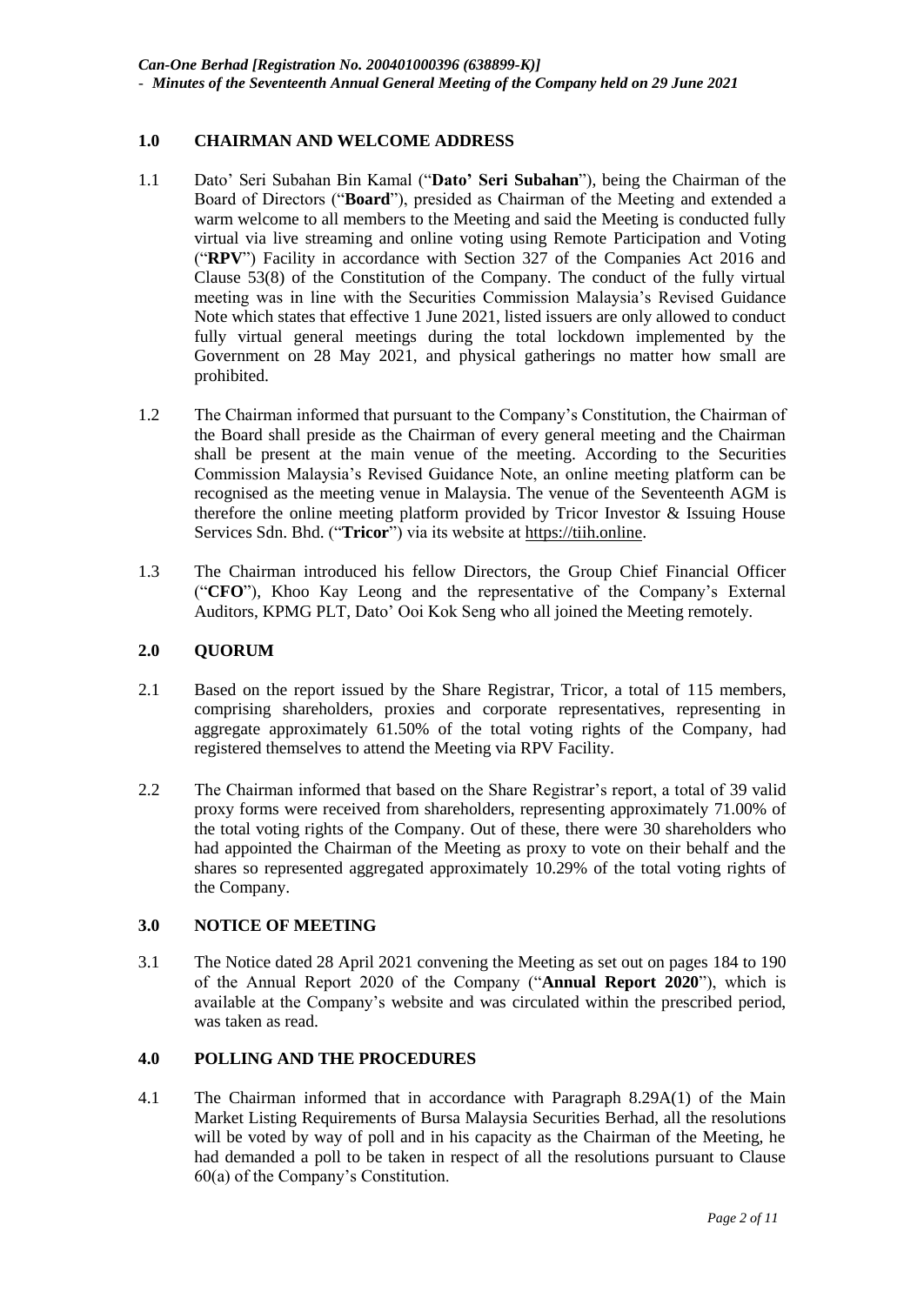- 4.2 The Chairman informed that the Company had appointed Tricor to conduct the poll voting electronically, and Quantegic Services Sdn. Bhd. as Scrutineer to verify the poll results.
- 4.3 The Chairman highlighted that the voting session was available from 10.00 a.m. until the closure of the voting session to be announced later and the results of the poll voting will be broadcasted on the screen after the Scrutineer has verified the poll results upon the closure of the voting session. Members were requested to view and take note of the results from their screen as the results will not be read by the Chairman nor the Scrutineer.
- 4.4 The Chairman invited Tricor, the Poll Administrator, to play the video presentation to apprise members on the voting procedures.
- 4.5 After the video presentation, the Chairman informed the members that before proceeding with the Agenda of the Meeting, they are welcomed to raise questions in real time by transmitting their questions via the Query Box. The questions will be answered during the Question and Answer sesssion after the conclusion of agenda of the Meeting.

#### **ORDINARY BUSINESS**

- **5.0 AUDITED FINANCIAL STATEMENTS OF THE GROUP AND OF THE COMPANY FOR THE FINANCIAL YEAR ENDED 31 DECEMBER 2020 ("FYE 2020") ("AUDITED FINANCIAL STATEMENTS") AND THE REPORTS OF THE DIRECTORS AND AUDITORS THEREON ("REPORTS")**
- 5.1 The Chairman said that the first item on the Agenda is to receive the Audited Financial Statements together with the Reports and these have been made available at the Company's website within the prescribed period.
- 5.2 The Audited Financial Statements and the Reports were taken as read.
- 5.3 The Chairman announced that the above Agenda item were meant for discussion only and did not require the formal approval of members. Hence, the first item on the Agenda was not put forward for voting.
- 5.3 The Audited Financial Statements and Reports were duly received by the members.

## **6.0 ORDINARY RESOLUTION 1 - DECLARATION OF A FIRST AND FINAL SINGLE-TIER DIVIDEND OF 4 SEN PER SHARE**

- 6.1 The Chairman informed that next item on the Agenda is to recommend a first and final single-tier dividend of 4 sen per share for the FYE 2020 which, if approved, will be paid on 30 July 2020 to all depositors whose names appear in the Record of Depositors on 19 July 2021.
- 6.2 The Chairman proposed the following motion:

"**THAT** a first and final single-tier dividend of 4 sen per share in respect of the financial year ended 31 December 2020 be and is hereby declared."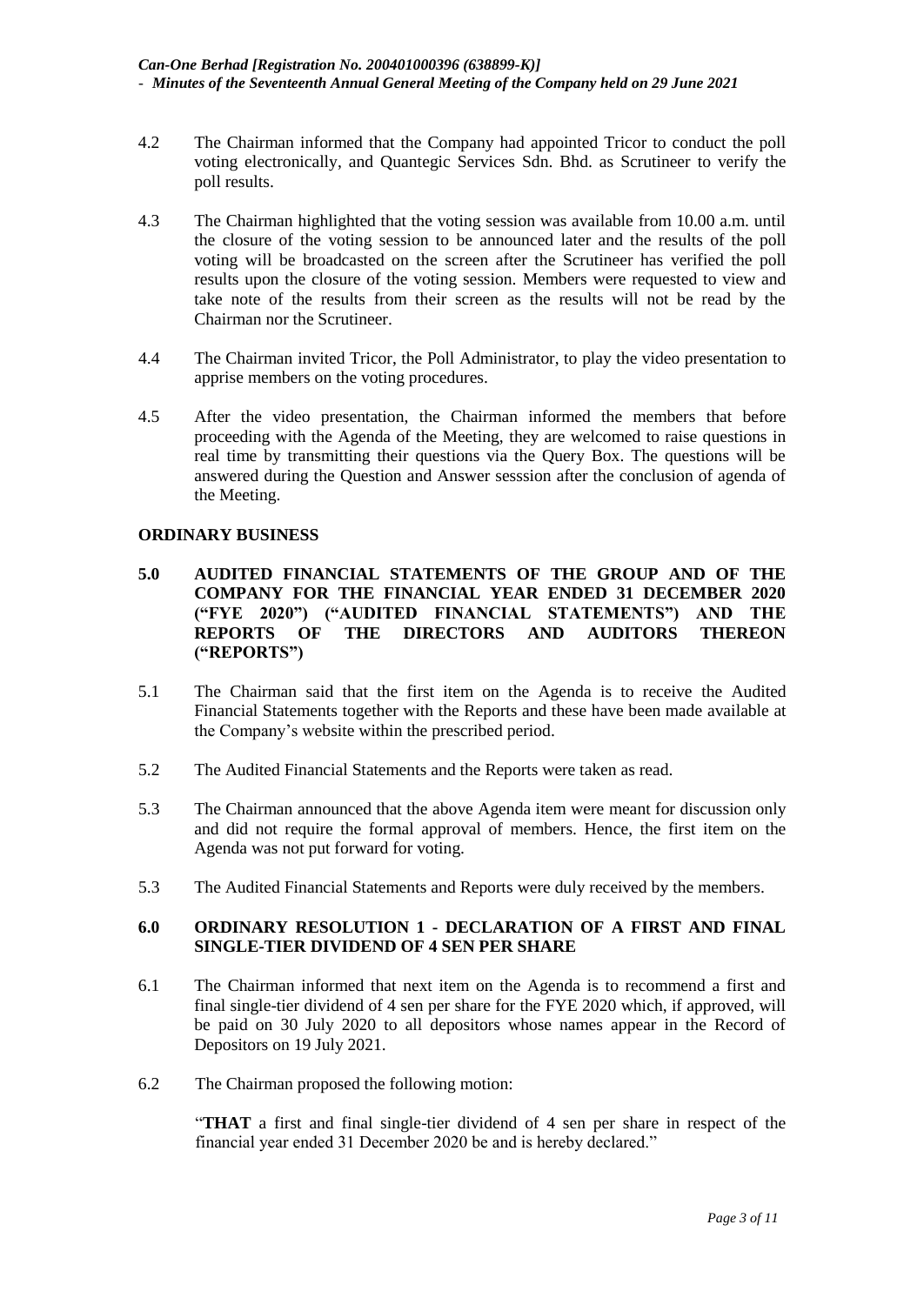## **7.0 ORDINARY RESOLUTION 2 - RE-ELECTION YEOH JIN HOE AS DIRECTOR**

- 7.1 The Chairman informed that the next item on the Agenda pertained to the re-election of Yeoh Jin Hoe as Director, and details of Yeoh Jin Hoe's profile is set out in Page 6 of the Annual Report 2020.
- 7.2 He proposed the following motion:

"**THAT** Yeoh Jin Hoe, a Director who retires pursuant to Clause 82 of the Company's Constitution, being eligible, be and is hereby re-elected as a Director of the Company."

## **8.0 ORDINARY RESOLUTION 3 - RE-ELECTION CHEE KHAY LEONG AS DIRECTOR**

- 8.1 The Chairman said that the next item on the Agenda is on the re-election of Chee Khay Leong as Director, whose profile is set out in Page 5 of the Annual Report 2020.
- 8.2 He proposed the following motion:

"**THAT** Chee Khay Leong, a Director who retires pursuant to Clause 82 of the Company's Constitution, being eligible, be and is hereby re-elected as a Director of the Company."

## **9.0 ORDINARY RESOLUTION 4 - RE-ELECTION RAZMI BIN ALIAS AS DIRECTOR**

- 9.1 The Chairman said the next item on the Agenda pertained to the re-election of Razmi Bin Alias as Director, whose profile is set out in Page 6 of the Annual Report 2020.
- 9.2 He proposed the following motion:

"**THAT** Razmi Bin Alias, a Director who retires pursuant to Clause 82 of the Company's Constitution, being eligible, be and is hereby re-elected as a Director of the Company."

## **10.0 ORDINARY RESOLUTION 5 - PAYMENT OF DIRECTORS' FEES AMOUNTING TO RM1,047,000 TO THE DIRECTORS OF THE COMPANY AND ITS SUBSIDIARIES FOR THE FYE 2020**

- 10.1 The Chairman informed that next item on the Agenda is to seek approval on the payment of Directors' fees of up to RM1,047,000 to the Directors of the Company and its subsidiaries (excluding Box-Pak (Malaysia) Bhd. and its subsidiaries) for the FYE 2020.
- 10.2 The Chairman proposed the following motion:

"**THAT** the payment of Directors' fees of up to RM1,047,000 to the Directors of the Company and its subsidiaries (excluding Box-Pak (Malaysia) Bhd. and its subsidiaries) for the financial year ended 31 December 2020, be and is hereby approved."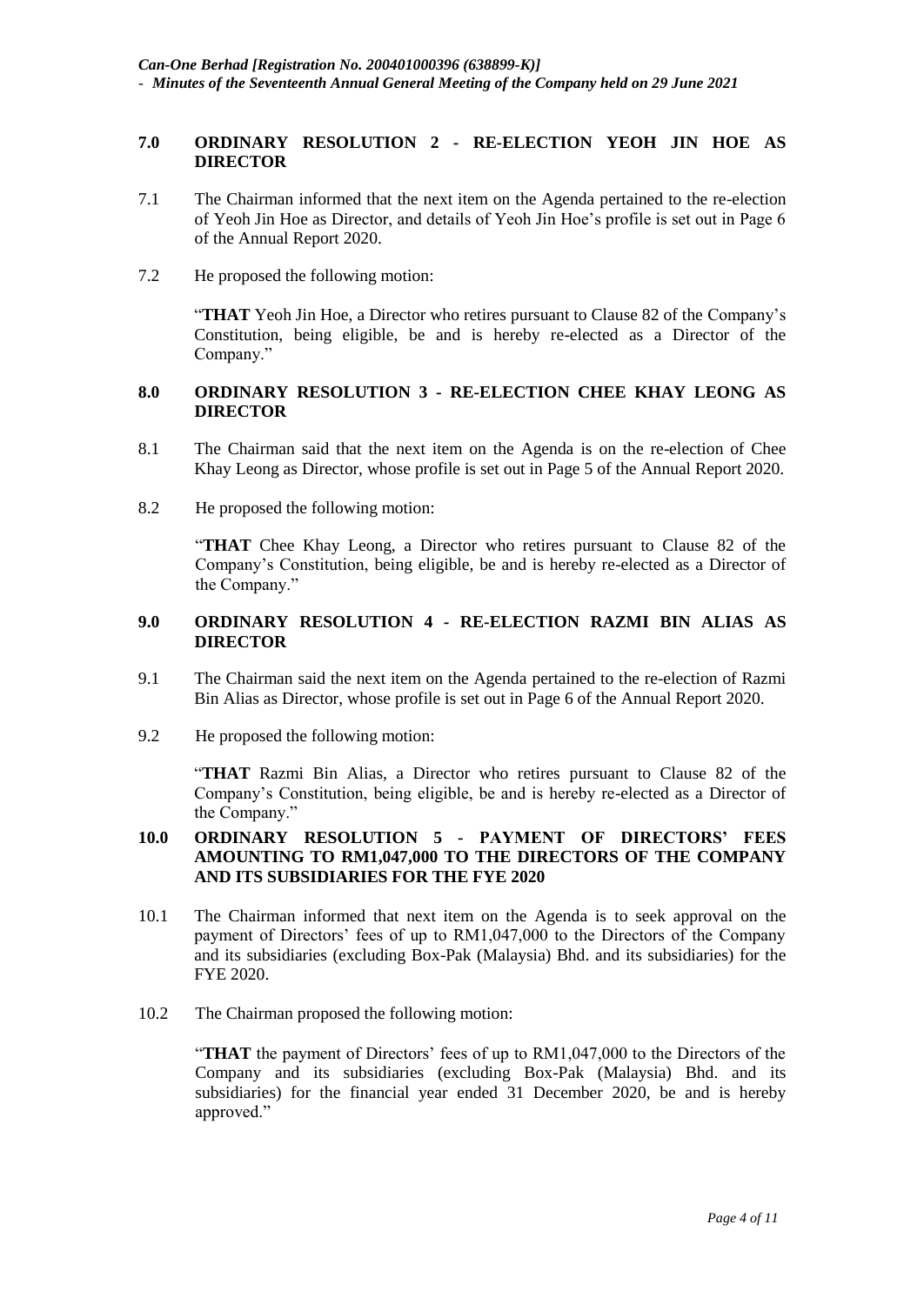### **11.0 ORDINARY RESOLUTION 6 - PAYMENT OF BENEFITS OF UP TO RM300,000 TO THE NON-EXECUTIVE DIRECTORS OF THE COMPANY AND ITS SUBSIDIARIES (EXCLUDING BOX-PAK (MALAYSIA) BHD. AND ITS SUBSIDIARIES) FOR THE FINANCIAL YEAR ENDING 31 DECEMBER 2020**

- 11.1 The Chairman said that the next item on the Agenda is to seek approval on the payment of benefits of up to RM300,000 to the Non-Executive Directors of the Company and its subsidiaries (excluding Box-Pak (Malaysia) Bhd. and its subsidiaries) for the financial year ending 2021.
- 11.2 The Chairman proposed the following motion:

"**THAT** the payment of benefits of up to RM300,000 to the Non-Executive Directors of the Company and its subsidiaries (excluding Box-Pak (Malaysia) Bhd. and its subsidiaries) for the financial year ending 31 December 2021, be and is hereby approved."

## **12.0 ORDINARY RESOLUTION 7 - RE-APPOINTMENT OF KPMG PLT, CHARTERED ACCOUNTANTS, AS AUDITORS OF THE COMPANY AND AUTHORITY TO THE DIRECTORS TO FIX THE REMUNERATION OF THE AUDITORS**

- 12.1 The Chairman informed that the next item on the Agenda pertained to the re-appointment of KPMG PLT, Chartered Accountants, as Auditors of the Company to hold office until the conclusion of the next AGM of the Company and the authority to the Directors to fix the Auditors' remuneration. The retiring Auditors, KPMG PLT have indicated their willingness to accept re-appointment.
- 12.2 The Chairman proposed the following motion:

"**THAT** KPMG PLT, having expressed their willingness to continue in office, be and is hereby re-appointed as Auditors of the Company to hold office until the conclusion of the next Annual General Meeting of the Company **AND THAT** the Directors of the Company be and are hereby authorised to fix the remuneration of the said Auditors."

## **SPECIAL BUSINESS**

## **13.0 ORDINARY RESOLUTION 8 - CONTINUATION OF OFFICE OF RAZMI BIN ALIAS AS INDEPENDENT NON-EXECUTIVE DIRECTOR**

- 13.1 The Chairman said that the first item under Special Business of the Agenda is Ordinary Resolution 8 which is to seek shareholders' approval on Razmi Bin Alias's continuation of office as an Independent Non-Executive Director. The rationale for the recommendation on Razmi Bin Alias's continuation of office is set out in Page 189 of the Annual Report 2020 under the Explanatory Notes in the Notice of AGM.
- 13.2 The Chairman proposed the following motion:

"**THAT** Razmi Bin Alias continues to serve as an Independent Non-Executive Director of the Company until the conclusion of the next Annual General Meeting of the Company."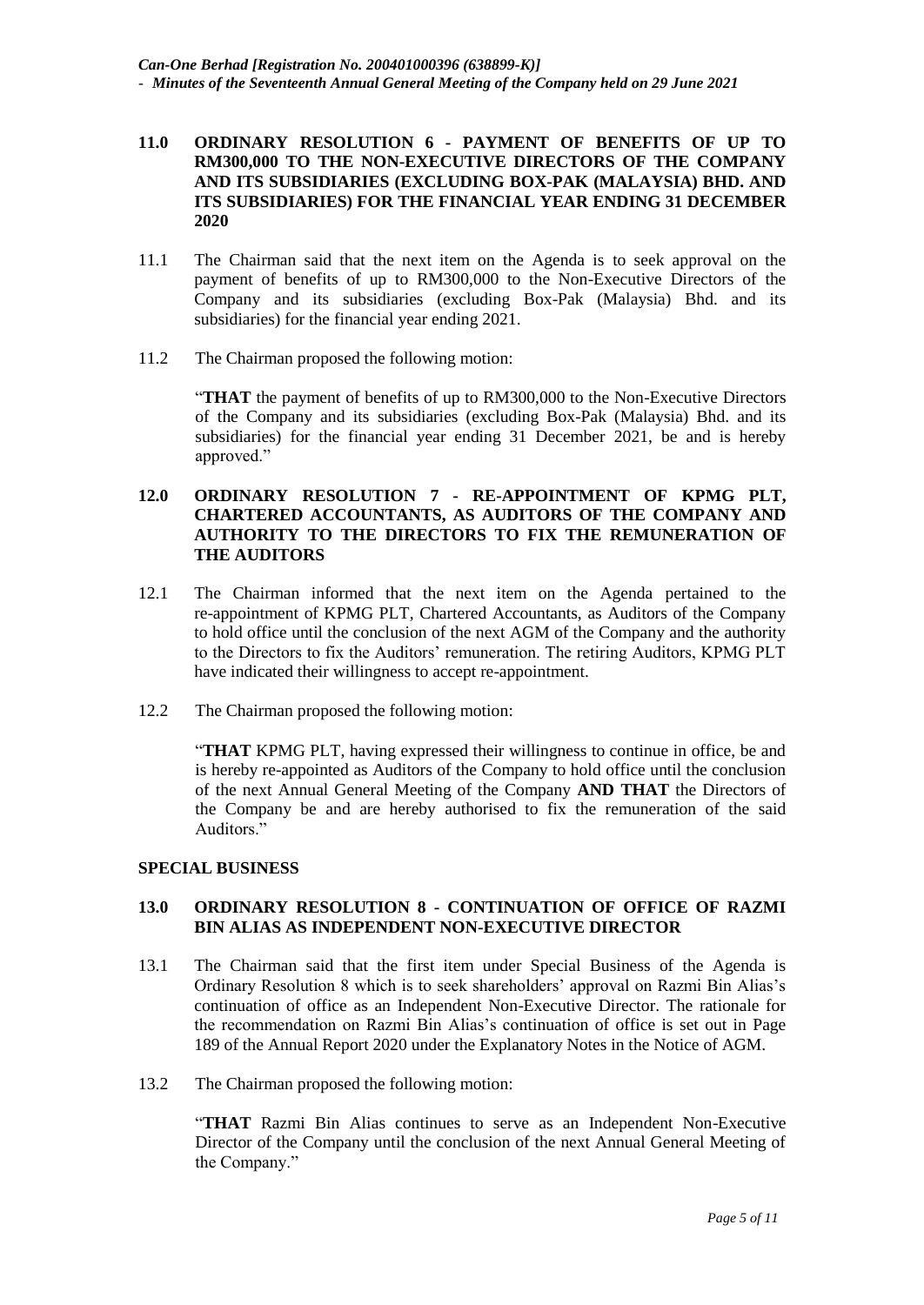## **14.0 ORDINARY RESOLUTION 9 - PROPOSED AUTHORITY TO DIRECTORS TO ALLOT AND ISSUE SHARES PURSUANT TO SECTIONS 75 AND 76 OF THE COMPANIES ACT, 2016**

- 14.1 The Chairman informed that the next item under Special Business of the Agenda is Ordinary Resolution 9 which is to seek shareholders' approval on the proposed renewal of mandate for the Directors to allot and issue shares pursuant to Sections 75 and 76 of the Companies Act, 2016.
- 14.2 The Chairman proposed the following motion:

"**THAT** subject to the Companies Act 2016, the Constitution of the Company and the approvals of the relevant governmental and/or regulatory authorities, if applicable, the Board of Directors of the Company ("**Board**") be and is hereby empowered pursuant to Sections 75 and 76 of the Companies Act 2016, to allot and issue shares in the Company at any time at such issue price which is at a not more than a ten per centum (10%) discount to the 5-day volume weighted average market price of the shares of the Company immediately before the relevant price fixing date to such Qualified Placee(s) as the Board may in its absolute discretion deem fit or appropriate, provided that the aggregate number of shares issued pursuant to this resolution does not exceed ten per centum (10%) of the total number of issued shares in the Company for the time being (excluding treasury shares), and upon such other additional terms and conditions (if any) to be determined by the Board. For the purposes of this resolution, "Qualified Placee(s)" shall refer to persons who are not (in accordance with Paragraph 6.04(c) of the Main Market Listing Requirements of Bursa Malaysia Securities Berhad) (a) a director, major shareholder or chief executive of the Company or a holding company of the Company (if applicable), or person(s) connected with such director, major shareholder or chief executive; or (b) nominee corporations, unless the names of the ultimate beneficiaries are disclosed. Qualified Placees shall also be person(s) or party(ies) who/which qualify under Schedules  $6$  and  $7$  of the Capital Markets and Services Act 2007;

**THAT** such authority if/when passed shall constitute an authority for the issue of shares with prior shareholders' approval in a general meeting of the precise terms and conditions of the issue;

**THAT** such authority shall continue to be in force until:

- (i) the conclusion of the next Annual General Meeting ("**AGM**") of the Company, at which time it shall lapse, unless by ordinary resolution passed at that Meeting, the authority is renewed, either unconditionally or subject to conditions; or
- (ii) the expiration of the period within which the next AGM of the Company is required by law to be held; or
- (iii) revoked or varied by ordinary resolution passed by the shareholders of the Company in a general meeting,

whichever occurs first;

**AND THAT** the Board be and is empowered to apply for and obtain the approval for the listing of and quotation for the additional shares so issued on Bursa Malaysia Securities Berhad."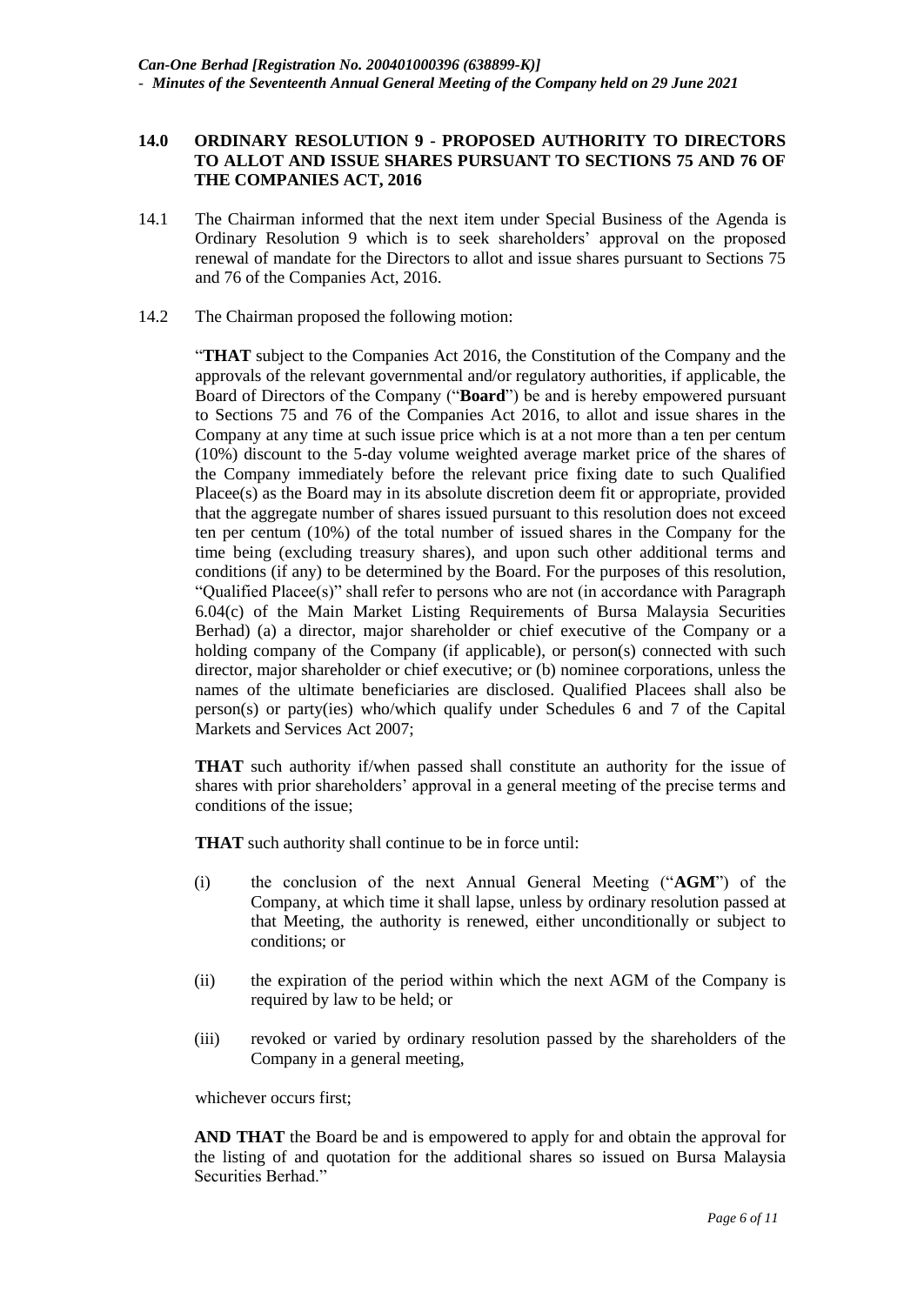## **15.0 ORDINARY RESOLUTION 10 - PROPOSED RENEWAL OF AUTHORITY FOR THE COMPANY TO PURCHASE ITS OWN SHARES**

- **2**15.1 The Chairman said that the next item under Special Business of the Agenda is Ordinary Resolution 10 which is to seek shareholders' approval on the proposed renewal of mandate for the Company to purchase up to ten per centum (10%) of the total number of issued shares of the Company, the details of which are set out in the Share Buy-Back Statement to shareholders dated 28 April 2021.
- 115.2 The Chairman proposed the following motion:

"**THAT** subject to compliance with the Companies Act 2016, the Main Market Listing Requirements ("**MMLR**") of Bursa Malaysia Securities Berhad ("**Bursa Securities**"), the Company's Constitution and all other applicable laws, guidelines, rules and regulations, the Company be and is hereby authorised to purchase such number of ordinary shares in the Company as may be determined by the Board of Directors of the Company ("**Board**") from time to time through Bursa Securities upon such terms and conditions as the Board may deem fit and expedient in the interest of the Company, provided that:

- (i) the aggregate number of shares to be purchased pursuant to this resolution shall not exceed ten per centum (10%) of the total number of issued shares in the Company as at the date of the share buy-back;
- (ii) an aggregate amount of the funds not exceeding the retained profits of the Company as at the date of the share buy-back, be utilised by the Company for the purchase of its own shares; and
- (iii) the shares of the Company to be purchased may be cancelled, retained as treasury shares, distributed as dividends or resold on Bursa Securities, or a combination of any of the above, at the absolute discretion of the Board;

**AND THAT** the authority conferred by this resolution will commence immediately upon the passing of this resolution and will continue to be in force until:

- (i) the conclusion of the next Annual General Meeting ("**AGM**") of the Company, at which time it shall lapse, unless by ordinary resolution passed at that Meeting, the authority is renewed, either unconditionally or subject to conditions; or
- (ii) the expiration of the period within which the next AGM of the Company is required by law to be held; or
- (iii) revoked or varied by ordinary resolution passed by the shareholders of the Company in a general meeting,

whichever occurs first but not so as to prejudice the completion of purchase(s) by the Company before the aforesaid expiry date and, in any event, in accordance with the provisions of the MMLR of Bursa Securities or any other relevant authorities;

**AND FURTHER THAT** the Board be and is hereby authorised to do all such acts and things and to take all such steps as it deems fit, necessary, expedient and/or appropriate in order to complete and give full effect to the purchase by the Company of its own shares with full powers to assent to any condition, modification, variation and/or amendment as may be required or imposed by the relevant authorities."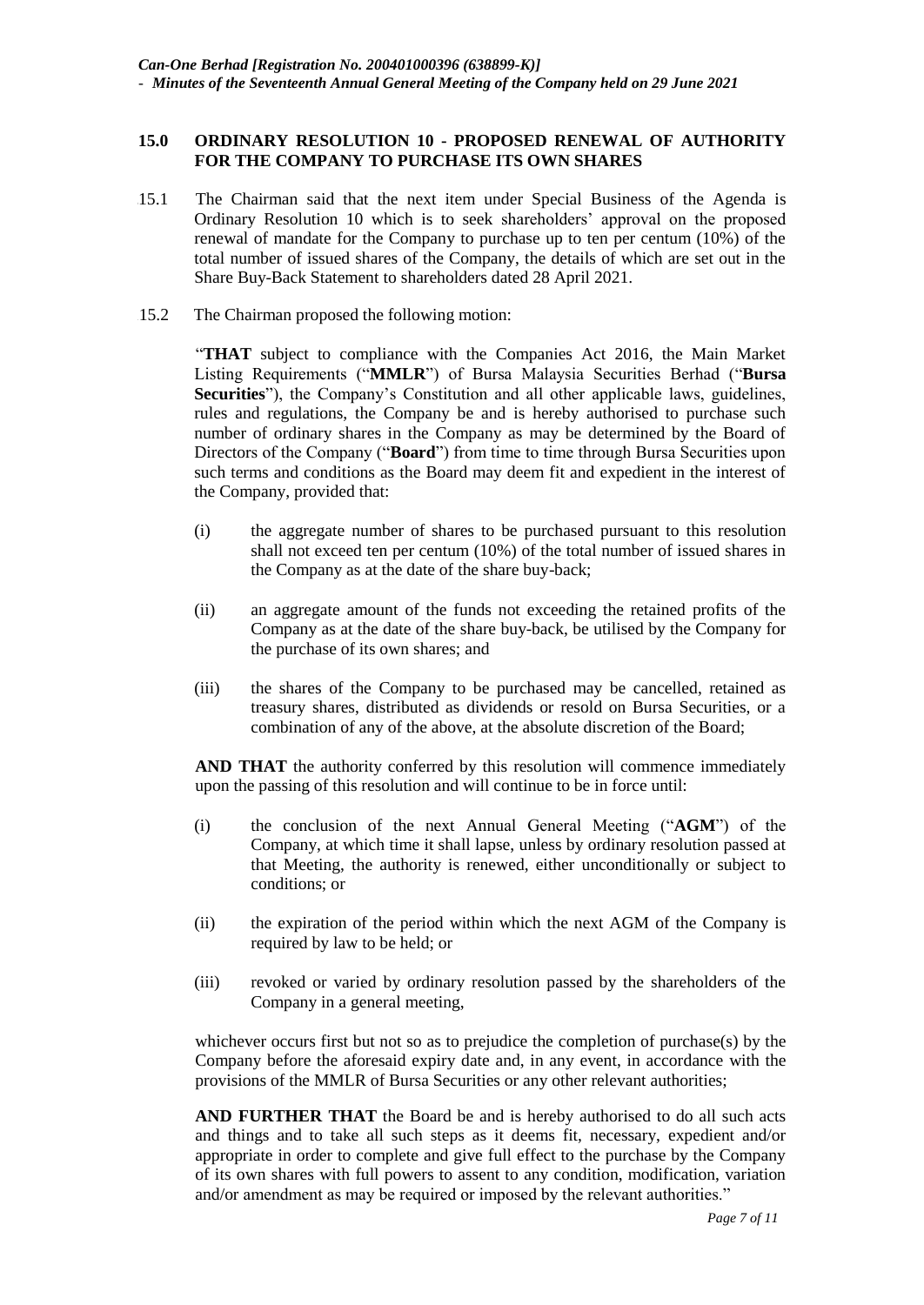## **16.0 ORDINARY RESOLUTION 11 - PROPOSED RENEWAL OF MANDATE FOR THE COMPANY AND ITS SUBSIDIARIES TO ENTER INTO RECURRENT RELATED PARTY TRANSACTIONS OF A REVENUE OR TRADING NATURE**

16.1 The Chairman informed that the last item under Special Business of the Agenda is Ordinary Resolution 11 which is to seek shareholders' approval on the proposed renewal of mandate for the Company and its subsidiaries to enter into recurrent related party transactions of a revenue or trading nature with Box-Pak (Malaysia) Bhd. and/or its subsidiary companies as well as Alcom Group Berhad and/or its subsidiary companies ("**Proposed Renewal of Mandate**"), the details of which are set out in Part B, Section 2.4 of the Circular to shareholders dated 28 April 2021.

The aforesaid mandate from shareholders is on an annual basis and subject to renewal at the next AGM of the Company.

- 16.2 The Chairman said that the Directors and major shareholders of the Company having interest in the abovementioned transactions and persons connected with them, whose names are set out in Part B, Section 6 of the said Circular, will abstain from voting in respect of their direct and/or indirect shareholdings in the Company, if any, on Ordinary Resolution 11. The Board, with Mr. Yeoh Jin Hoe, Mr. Yeoh Jin Beng, Mr. Marc Francis Yeoh Min Chang and Mr. Chee Khay Leong abstaining, is of the opinion that the aforesaid Proposed Renewal of Mandate is fair and reasonable and is in the best interest of the Company and its shareholders, and has recommended that shareholders vote in favour of the Resolution in relation thereto.
- 16.3 The Chairman proposed the following motion:

"**THAT**, subject always to the Main Market Listing Requirements of Bursa Malaysia Securities Berhad, approval be and is hereby given for the Company and its subsidiaries to enter into the recurrent related party transactions of a revenue or trading nature as set out in Section 2.4 of Part B of the Company's Circular to Shareholders dated 28 April 2021 provided that:

- (i) such transactions are necessary for the day-to-day operations of the Company and/or its subsidiaries and are carried out in the ordinary course of business on normal commercial terms and on terms not more favourable to the parties with which such recurrent transactions are to be entered into than those generally available to the public and are not to the detriment of the minority shareholders of the Company; and
- (ii) the mandate is subject to annual renewal and disclosure is made in the annual report of the aggregate value of transactions conducted pursuant to the mandate during the financial year;

**AND THAT** the mandate conferred by this resolution shall continue to be in force until:

- (i) the conclusion of the next Annual General Meeting ("**AGM**") of the Company, at which time it will lapse, unless by ordinary resolution passed at that Meeting, the authority is renewed; or
- (ii) the expiration of the period within which the next AGM of the Company after the date it is required to be held pursuant to Section 340(2) of the Companies Act 2016 ("**the Act**") (but shall not extend to such extension as may be allowed pursuant to Section 340(4) of the Act); or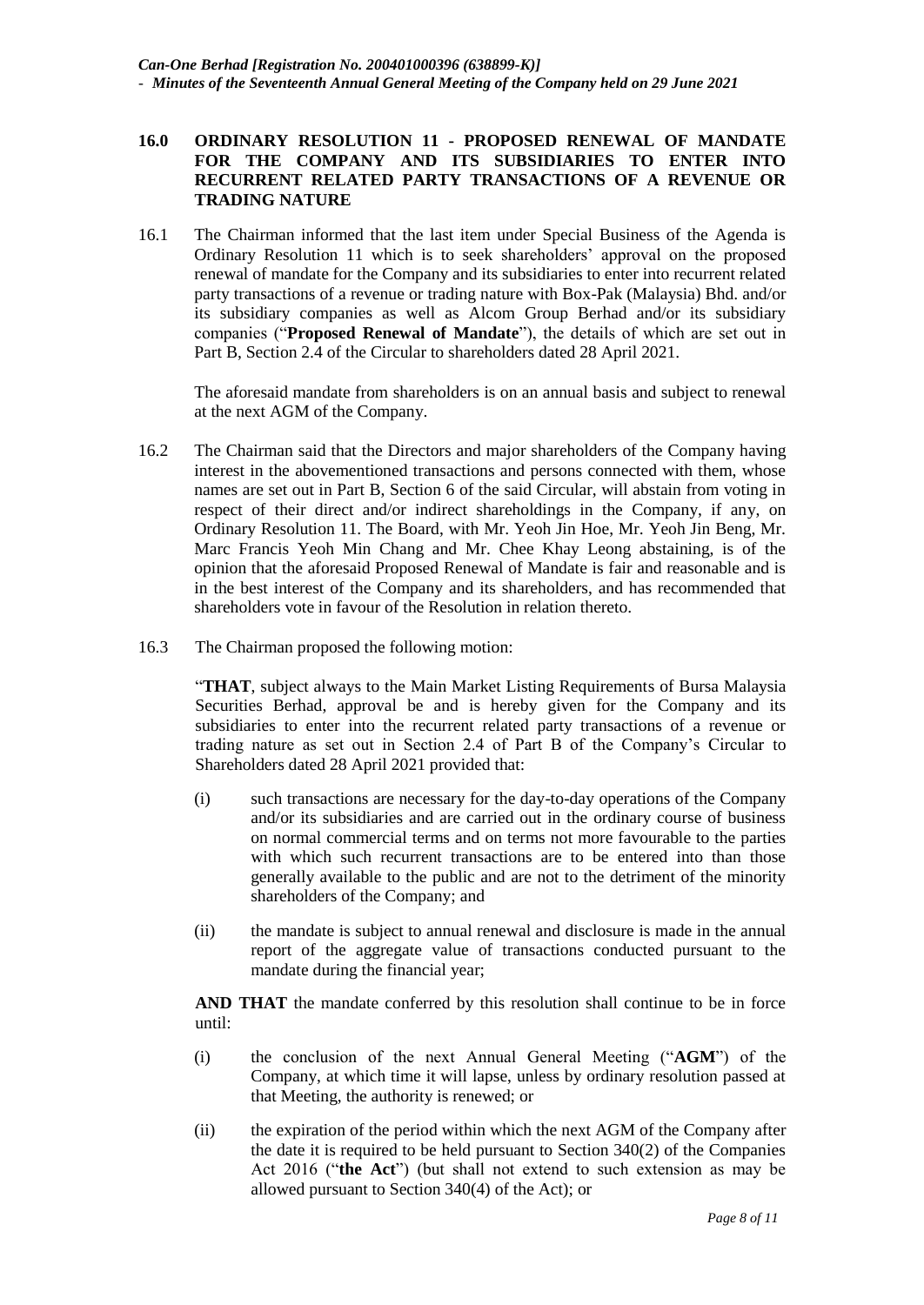(iii) revoked or varied by ordinary resolution passed by the shareholders of the Company in a general meeting;

whichever is earlier;

**AND FURTHER THAT** the Board of Directors of the Company be and is hereby authorised to complete and to do all such acts and things (including executing all such documents as may be required) as it may consider expedient or necessary to give effect to the transactions contemplated and/or authorised by this resolution."

## **17.0 QUESTION & ANSWER SESSION**

- 17.1 Having concluded the agenda of the Meeting, the Chairman proceeded with the Question and Answer session.
- 17.2 The Chairman said that the Company had received questions in advance of the AGM via the Query Box at [https://tiih.online.](https://tiih.online/) The aforesaid questions and the answers thereto were broadcasted on the screen, and were also read out by the Group CFO, Mr. Khoo Kay Leong, at the request of the Chairman.
- 17.3 Various questions were also received via the Query Box during the Meeting and those were duly answered by the Chairman; Group Managing Director, Marc Francis Yeoh Min Chang; Executive Director, Chee Khay Leong and Group CFO, Khoo Kay Leong.

#### **18.0 ANY OTHER BUSINESS**

18.1 The Chairman informed that the Company had not received any notice of any other business for the Meeting.

#### **19.0 CONDUCT OF POLL**

- 19.1 The Chairman moved on to the voting session and asked the shareholders/ proxies/corporate representative to cast their votes. He announced that the voting session will be closed at 10.57 a.m.
- 19.2 The Chairman informed that he had been appointed to act as proxy for a number of shareholders and he shall vote in accordance with the instructions given.
- 19.3 The Chairman informed that the conduct of voting by members and the verification by the Scruitineer of the votes cast will take approximately 30 minutes to complete, therefore the Meeting shall resume at approximately 11.18 a.m. for the declaration of the voting results.
- 19.4 Further questions were received via the Query Box from members. The questions were read out and duly answered by Group CFO, Khoo Kay Leong.

## **20.0 OUTCOME OF POLL VOTING**

20.1 On completion of the vote casting and verification, Chairman called the Meeting to order at 11.18 a.m. for the declaration of results. The following results of the votes by poll duly verified by the Scruitineer were broadcasted on the screen: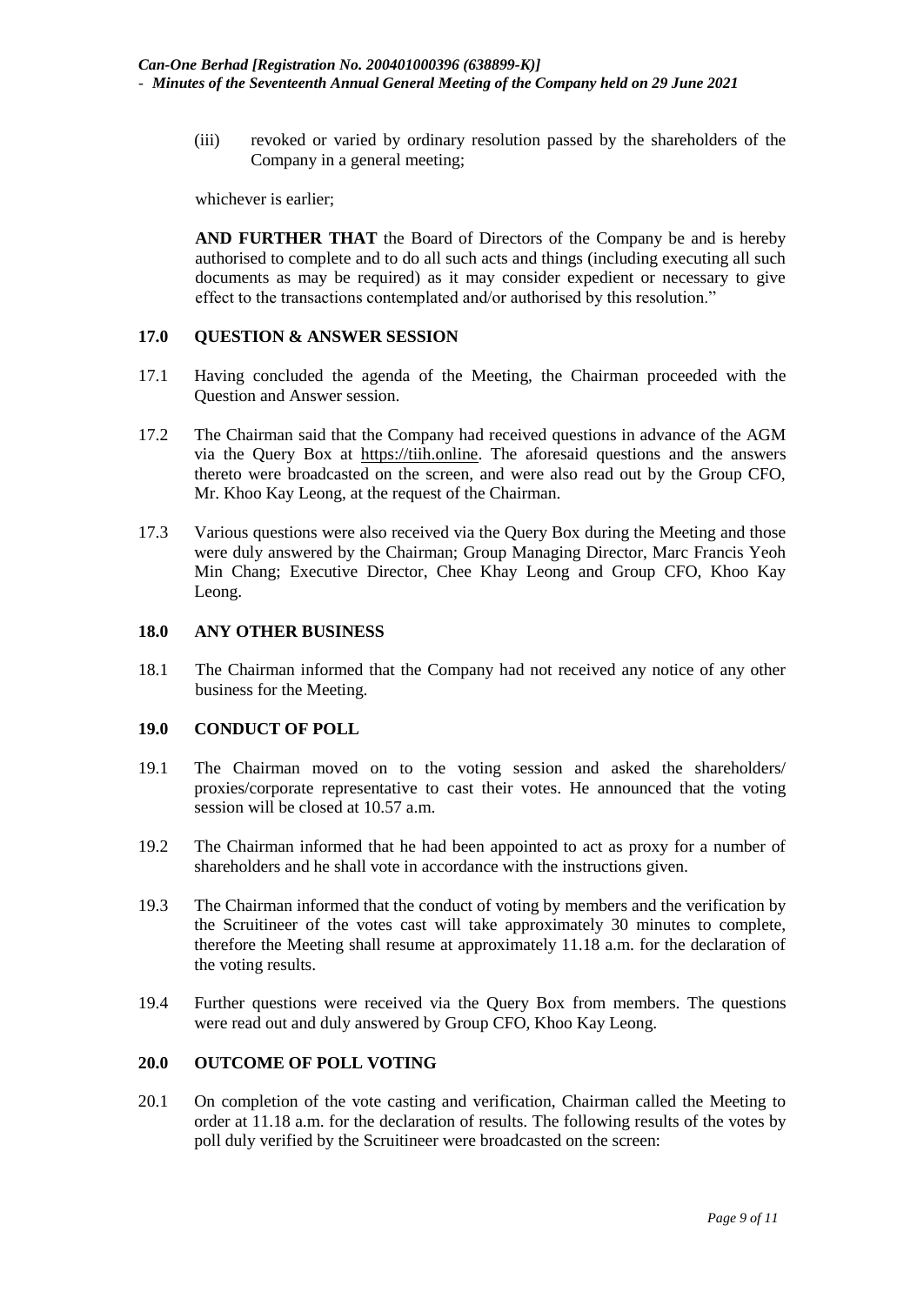| <b>ORDINARY</b><br><b>RESOLUTION 1</b> | "Declaration of a first and final single-tier dividend of 4<br>sen per share in respect of the financial year ended 31<br>December 2020"                                                                                                    |                                                                                              |                     |  |
|----------------------------------------|---------------------------------------------------------------------------------------------------------------------------------------------------------------------------------------------------------------------------------------------|----------------------------------------------------------------------------------------------|---------------------|--|
|                                        | For<br>Against                                                                                                                                                                                                                              | : $139,346,479$ shares<br>$: 6,714$ shares                                                   | 99.9952%<br>0.0048% |  |
| <b>ORDINARY</b><br><b>RESOLUTION 2</b> | "Re-election of Yeoh Jin Hoe as Director"                                                                                                                                                                                                   |                                                                                              |                     |  |
|                                        | For<br>Against                                                                                                                                                                                                                              | : 131,675,979 shares<br>$: 171,514$ shares                                                   | 99.8699%<br>0.1301% |  |
| <b>ORDINARY</b><br><b>RESOLUTION 3</b> | "Re-election of Chee Khay Leong as Director"                                                                                                                                                                                                |                                                                                              |                     |  |
|                                        | For<br>Against                                                                                                                                                                                                                              | : 137,127,479 shares<br>: 171,614 shares                                                     | 99.8750%<br>0.1250% |  |
| <b>ORDINARY</b><br><b>RESOLUTION 4</b> | "Re-election of Razmi Bin Alias as Director"                                                                                                                                                                                                |                                                                                              |                     |  |
|                                        | For<br>Against                                                                                                                                                                                                                              | : $138,952,173$ shares<br>$\therefore$ 401,020 shares                                        | 99.7122%<br>0.2878% |  |
| <b>ORDINARY</b><br><b>RESOLUTION 5</b> | "Approval of payment of Directors' Fees amounting to<br>RM1,047,000 to the Directors of the Company and its<br>subsidiaries (excluding Box-Pak (Malaysia) Bhd. and its<br>subsidiaries) for the financial year ended 31 December<br>2020"   |                                                                                              |                     |  |
|                                        | For<br>Against                                                                                                                                                                                                                              | 129,236,068 shares<br>407,325 shares<br>$\mathbb{R}^{\mathbb{Z}}$                            | 99.6858%<br>0.3142% |  |
| <b>ORDINARY</b><br><b>RESOLUTION 6</b> | "Approval of payment of benefits of up to RM300,000 to<br>the Non-Executive Directors of the Company and its<br>subsidiaries (excluding Box-Pak (Malaysia) Bhd. and its<br>subsidiaries) for the financial year ending 31 December<br>2021" |                                                                                              |                     |  |
|                                        | For<br>Against                                                                                                                                                                                                                              | 129,246,673 shares<br>396,720 shares                                                         | 99.6940%<br>0.3060% |  |
| <b>ORDINARY</b><br><b>RESOLUTION 7</b> | "Re-appointment of KPMG PLT, Chartered Accountants,<br>as Auditors of the Company to hold office until the<br>conclusion of the next AGM of the Company and to<br>authorise the Directors to fix the remuneration of the<br>Auditors"       |                                                                                              |                     |  |
|                                        | For<br>Against                                                                                                                                                                                                                              | : 139,342,873 shares<br>$: 10,320$ shares                                                    | 99.9926%<br>0.0074% |  |
| <b>ORDINARY</b><br><b>RESOLUTION 8</b> |                                                                                                                                                                                                                                             | "Continuation of office of Razmi Bin Alias as<br><b>Independent Non-Executive Director."</b> | an                  |  |
|                                        | For<br>Against                                                                                                                                                                                                                              | 139,167,873 shares<br>185,320 shares                                                         | 99.8670%<br>0.1330% |  |